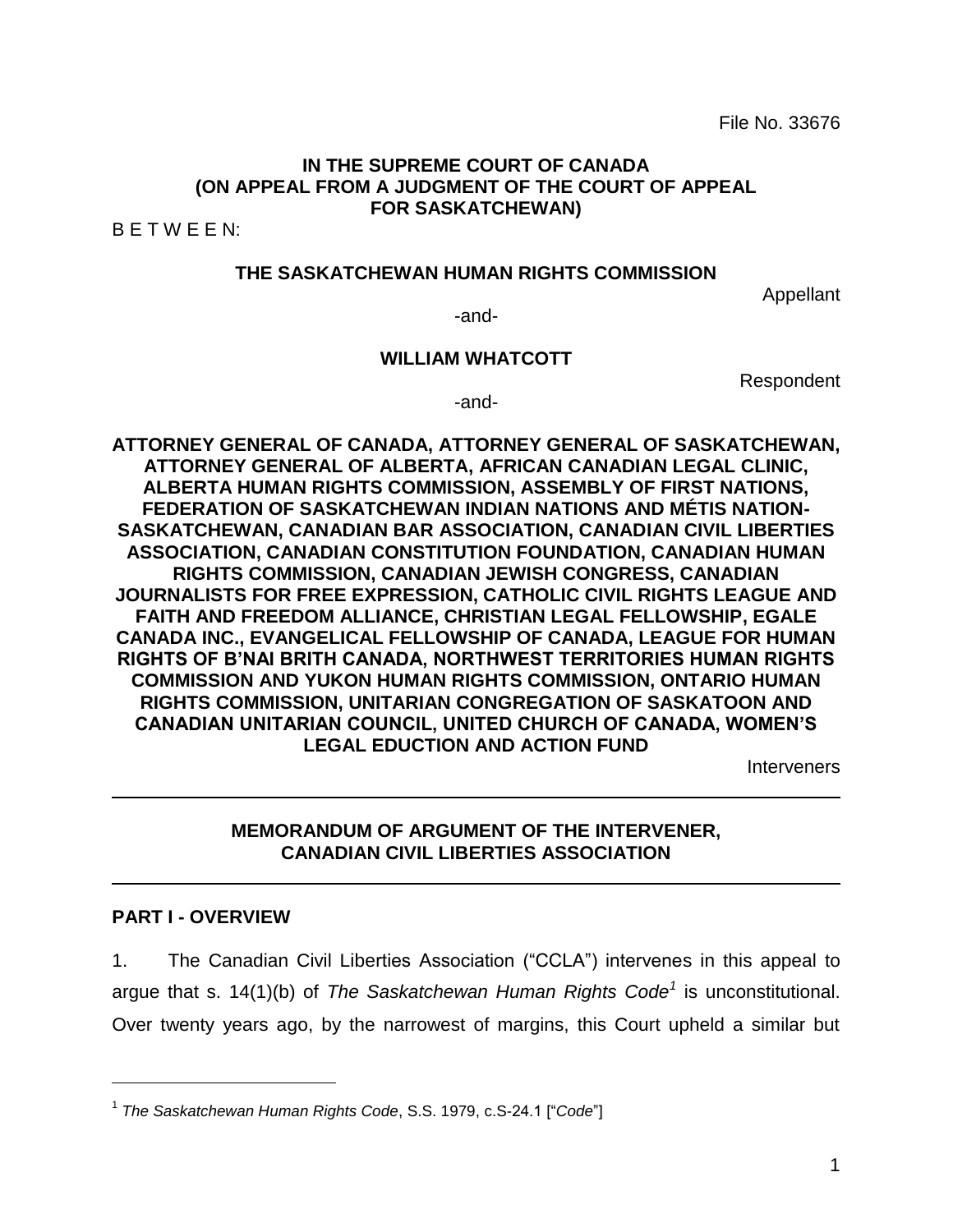narrower "hate speech" provision in *Canada (Human Rights Commission) v. Taylor*. *2* Since *Taylor*, experience with such provisions in human rights codes has shown that the majority's assumptions in that case have not generally been borne out. Rather, this experience has demonstrated that human rights tribunals face extreme difficulty in characterizing contentious expression and determining whether that expression meets the threshold articulated by this Court in *Taylor*.

2. The CCLA has intervened in many cases where complainants have engaged the use of human rights codes to limit and/or restrict expression that they find offensive. These include *Lund v. Boissoin and The Concerned Christian Coalition Inc.*<sup>3</sup> in Alberta, *Owens v. Saskatchewan (Human Rights Commission)*<sup>4</sup> in Saskatchewan, and *Elmasry et al. v. Rogers Publishing Limited et al.<sup>5</sup>* in British Columbia. The CCLA has also been granted intervenor status in the pending case of *Warman v. Lemire*, <sup>6</sup> which concerns the amended version of the federal provision that was at issue in *Taylor*. Like the case at bar, these cases illustrate the inherent difficulty in drawing a coherent line between polemical statements of opinion, and hate speech.

3. While the CCLA advocates for a robust protection for freedom of expression, the CCLA strongly disagrees with the content of Whatcott's expression. Indeed, the CCLA has long supported the rights of members of the LGBT communities to be free from discrimination. The CCLA has also vigorously defended the freedom of expression of members of the LGBT communities in circumstances where their expression has been challenged as being outside of the mainstream.<sup>7</sup> While this appeal may be characterized by some as a conflict between equality rights and freedom of expression,

<sup>2</sup> *Canada (Human Rights Commission) v. Taylor*, [1990] 3 S.C.R. 892 ["*Taylor*"]

<sup>3</sup> 2009 ABQB 592 ["*Boissoin*"].This case examined the extent to which Alberta human rights law can limit a homophobic letter to the editor.<br>4.3006.8KGA 44.(CapLII) ["Queen

<sup>2006</sup> SKCA 41 (CanLII) ["*Owens*"]. This case examines the extent to which s.14(1)(b) of the *Code* can limit an anti-homosexual advertisement.

<sup>&</sup>lt;sup>5</sup> 2008 BCHRT 378 (CanLII) ["*Elmasry*"]. This case concerns a complaint that an article written by columnist Mark Steyn in *Macleans Magazine* amounts to "hate speech" against Muslims.

<sup>6</sup> Federal Court of Canada, File No. T-1640-09) (Hearing scheduled for December 13, 2011); *Warman v.* 

*Lemire*, 2009 CHRT 26 7 *Little Sisters Book Shop and Art Emporium v. Canada (Attorney General)*, [2000] 2 S.C.R. 1120; *R. v. Glad Day Bookshop Inc.*, [2004] O.J. No. 1766 (Ont. Sup. Ct. Jus.)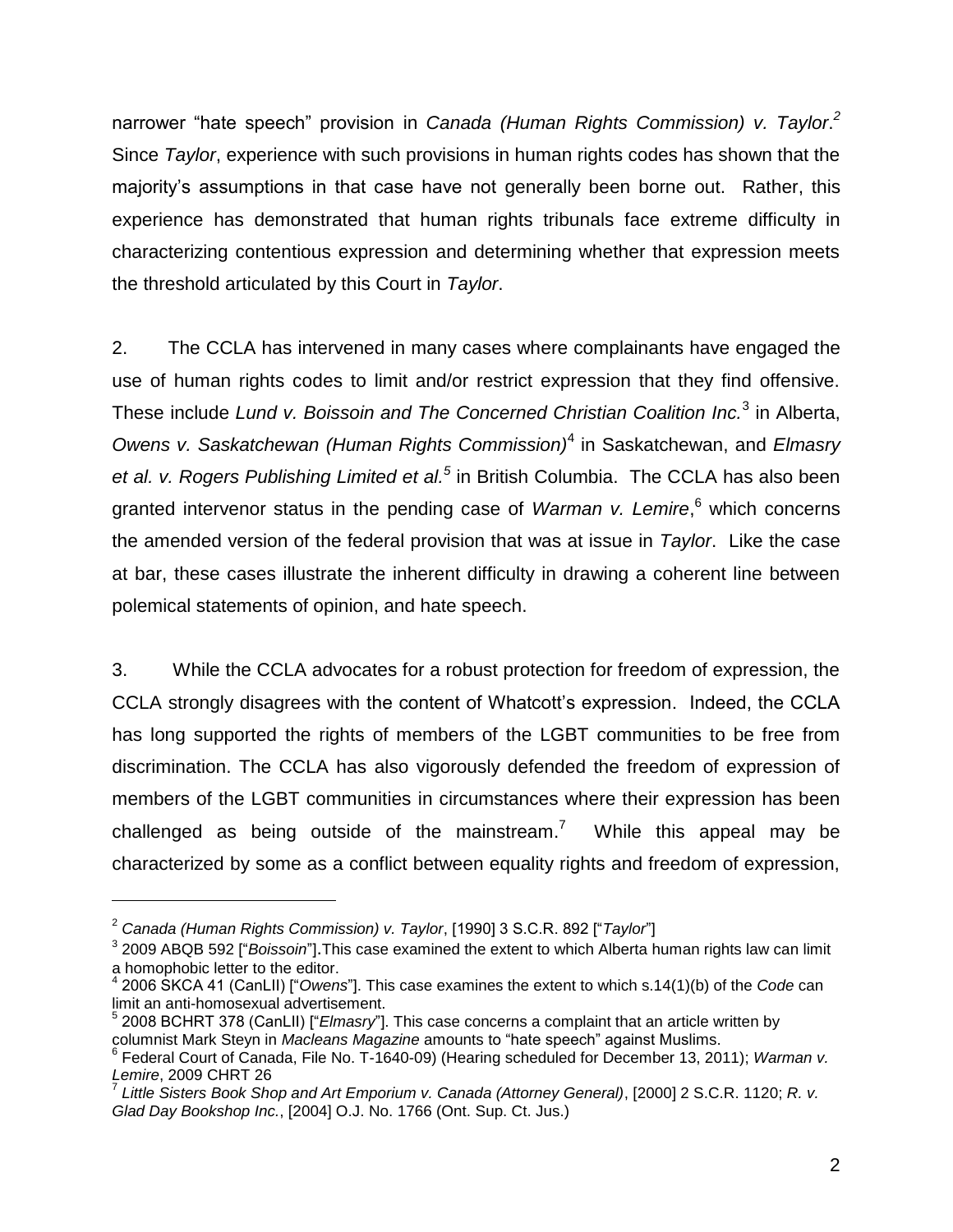the CCLA notes that the right to express oneself on controversial issues, even in polemical terms, is often an important tool in the arsenal of equality-seeking groups.

4. Put simply, provisions such as s.14(1)(b) do not work. They are overbroad in their application, lack objective standards, and encourage litigation over matters that are better left to the marketplace of ideas. In a robust democracy, polemical expression such as Whatcott's flyers may be denounced and countered, but should not be banned.

# **PART II – CCLA'S POSITION ON POINTS IN ISSUE**

- 5. The CCLA takes the following position on the points raised by the Appellant:
	- a) Section 14(1)(b) infringes s.2(b) of the *Charter*;
	- b) The infringement of s.2(b) is not saved by s.1;
	- c) Section 14(1)(b) infringes s.2(a) of the *Charter*;
	- d) The infringement of s.2(a) is not saved by s.1; and
	- e) In the alternative, s.14(1)(b) was not contravened.

## **PART III - ARGUMENT**

 $\overline{a}$ 

## **A. Section 14(1)(b) Infringes Freedom of Expression**

6. The Appellant has conceded that s.14(1)(b) infringes s.2(b) of the *Charter*.

# **B. The Infringement of s.2(b) is Not Saved by Section One**

7. The CCLA agrees that the objectives of  $s.14(1)(b) - to$  promote social harmony and individual dignity – are matters of pressing and substantial concern. $8$  However, the CCLA submits that the means chosen to achieve these objectives do not meet the proportionality test set out in *Oakes*.

8. The impugned provision is not closely tailored to its objectives. The terms "hatred", "ridicule", "belittle" and "dignity" in s.14(1)(b) are inherently subjective, and their meanings capable of different interpretations depending on the subjective experience of both the author and recipient of expression. As such, they do not exhibit "care of design

<sup>8</sup> *Taylor*, *supra* at page 958 *per* McLachlin J. (as she then was)(dissenting); page 918 *per* Dickson C.J.C.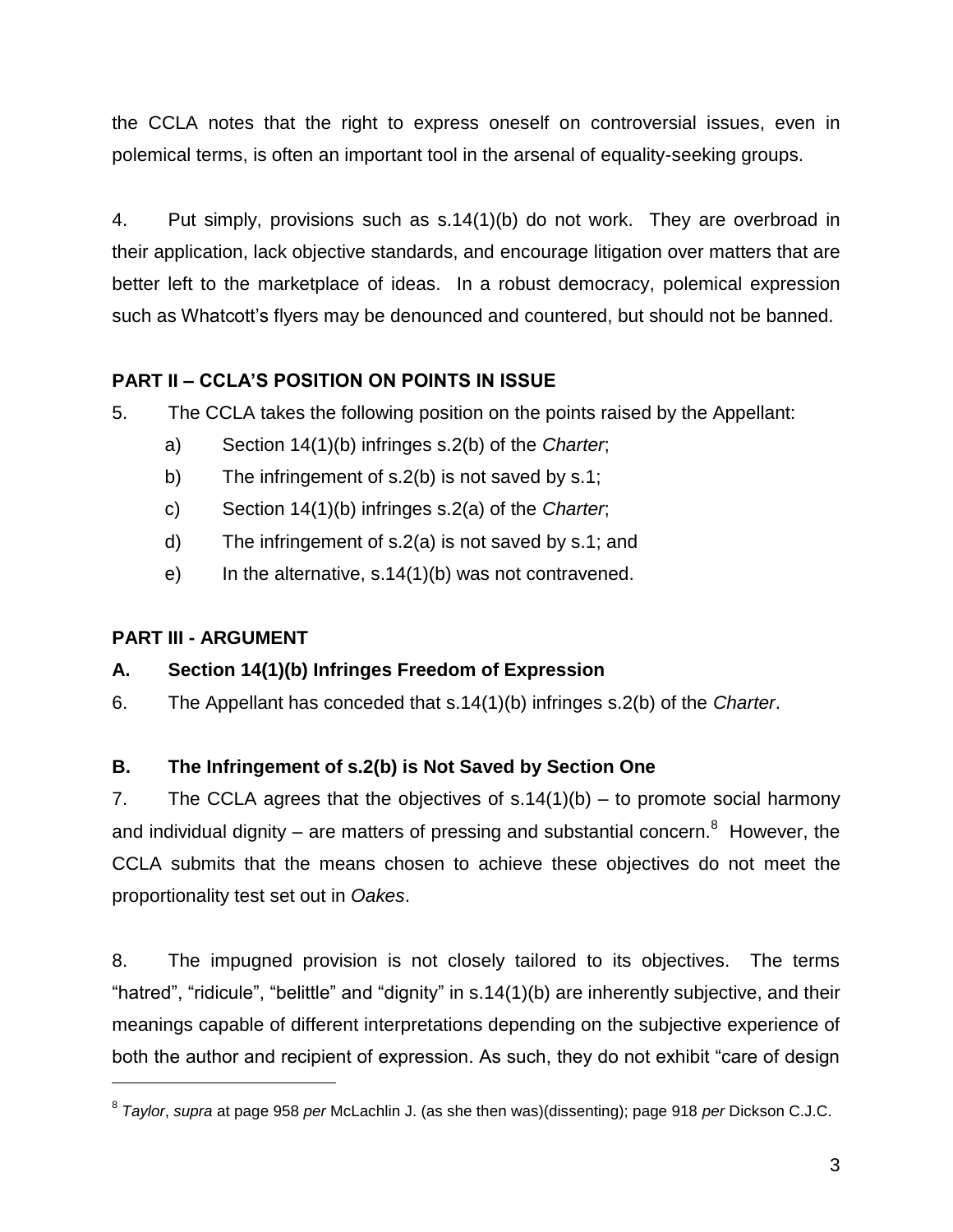and lack of arbitrariness",<sup>9</sup> and lack a rational connection to the objectives sought to be promoted. This subjectivity is demonstrated by the experience under s.14(1)(b) and its counterparts in other jurisdictions. Despite this Court's attempt in *Taylor* to confine the concept of promoting "hatred" to "unusually strong and deep-felt emotions of detestation, calumny and vilification", tribunals and courts have varied widely in their application of these terms. "Strong and deep-felt emotions" are by their very nature subjective.

9. Section 14(1)(b) and its counterparts have been applied to reach deeply into matters of morality, politics, history, and current affairs, in a manner which courts and tribunals have found notoriously difficult to balance against freedom of expression.<sup>10</sup> Even where expression is ultimately found not to constitute "hate speech", extensive litigation is sometimes required before a complaint is dismissed.<sup>11</sup> In such cases, the process by which the complaint is investigated, and subsequently litigated, can have a profound chilling effect on freedom of expression. In a review of the regulation of hate speech under the *Canadian Human Rights Act*, Professor Richard Moon noted that investigation processes can be unavoidably time-consuming and compromise a respondent's freedom of expression.<sup>12</sup>

<sup>9</sup> *Taylor*, *supra* at pages 925-926, *per* Dickson C.J.C.; cf McLachlin J. (dissenting) at pages 961-965. While the majority found this requirement to be satisfied by the provision at issue in *Taylor*, s.14(1)(b) is worded more broadly and vaguely. In *Saskatchewan (Human Rights Commission) v. Bell* (1994), 114 D.L.R. (4<sup>th</sup>) 370 (Sask.C.A.), the Court sought to cure this defect by "reading down" the language of s.14(1)(b) to incorporate the *Taylor* standard, but this is arguably inconsistent with the words of the provision. In any event, to the extent that it may be necessary, the CCLA submits that this Court should re-examine this and other conclusions reached by the majority in *Taylor*.

<sup>10</sup> See e.g. *Warman v. Lemire*, 2009 CHRT 26 (Judicial Review currently pending before the Federal Court); *Owens, supra*; *Boissoin, supra;* and *Elmasry, supra*.

<sup>&</sup>lt;sup>11</sup> In *Boissoin* and *Owens* (as well as the instant case), the Tribunals initially upheld the complaint before being overturned in the Courts. An appeal to the Alberta Court of Appeal is still pending in *Boissoin*.

<sup>12</sup> The *Canadian Human Rights Act*, requires the Commission to investigate every complaint that is not frivolous, vexatious, or made in bad faith. Under section 27.1(2) of the *Code*, a complaint can be dismissed where it is without merit, or raises no significant issue of discrimination. However, this threshold process can still be time-consuming. For example in this case, complaints were initially filed between September 9, 2001 and April 8, 2002. A Tribunal was appointed on October 2, 2002 and a decision was not released until May 2, 2005. The Court of Appeal released its decision overturning the Tribunal on February 25, 2010.

*Report to the Canadian Human Rights Commission Concerning Section 13 of the Canadian Human Rights Act and the Regulation of Hate Speech on the Internet*, Professor Richard Moon, October 2008 [the "Moon Report"], at p. 37-39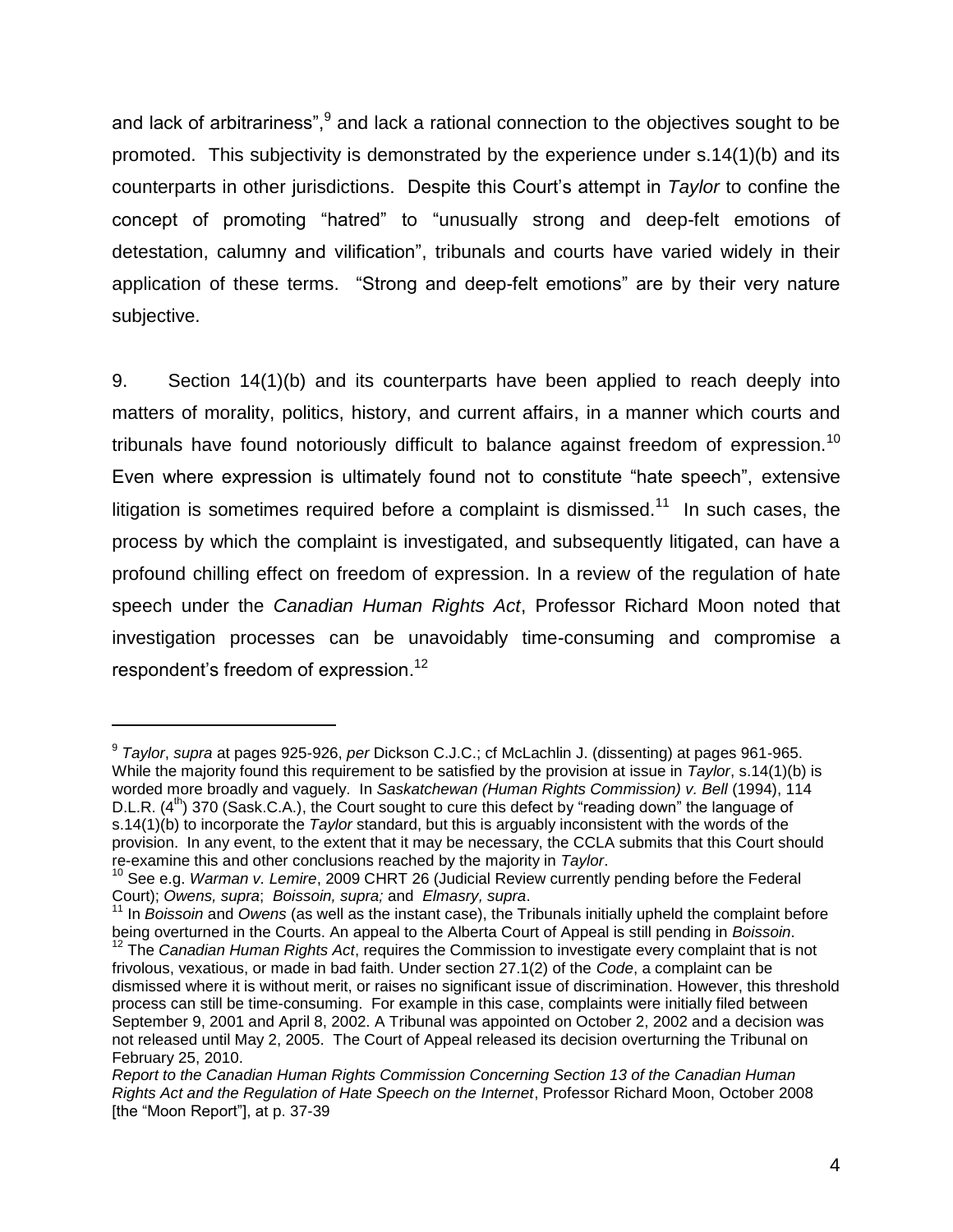10. Nor does s.14(1)(b) minimally impair freedom of expression. This provision is broader on its terms than the hate speech provision of the *Criminal Code*. Moreover, the human rights code provisions are complaint-based. When *Maclean's Magazine* ran an article by Mark Steyn that was thought by some readers to promote hatred against Muslims, complaints were brought on behalf of the Canadian Islamic Congress in three different jurisdictions. Ultimately all three were dismissed, for different reasons, but not before the publisher was required to engage in costly litigation.<sup>13</sup>

11. By contrast, s.319(2) of the *Criminal Code*, upheld in *R. v. Keegstra*, <sup>14</sup> requires the consent of the Attorney General to prosecute, which provides some limit on the use of the provision. In *Taylor*, the majority asserted that "[t]he chill placed upon open expression in [the context of a human rights code] will ordinarily be less severe than that occasioned where criminal legislation is involved". 15 Experience since *Taylor*, however, has shown that human rights code provisions have been used far more frequently, with arguably greater chilling effect.

12. In any event, s.14(1)(b) of the *Code* is distinguishable from the statutory provision at issue in *Taylor*, in that it is framed far more broadly both in terms of the scope of the speech, and the means of communication it captures.

13. The statutory provision at issue in *Taylor* prohibited only material conveyed repeatedly through telephonic communications. Section 14(1)(b) prohibits *any*  expressive activity (including newspaper, broadcasting, and other printed material) which exposes an individual to "hatred, ridicules, belittles or otherwise affronts the

 $13$  The Canadian Human Rights Commission determined that the views expressed by Mr. Steyn did not meet the threshold articulated in *Taylor*, and dismissed the complaint without appointing a Tribunal: see *Canadian Islamic Congress v. Rogers Media Inc*., Decision of the Commission (20071008). The Ontario Human Rights Commission determined that the complaint was outside its jurisdiction and dismissed the complaint: see reasons of the Commission in File No. LHOR-72KLKN. The British Columbia Human Rights Tribunal dismissed the complaint after a hearing on the basis that the complainants did not establish that Mr. Steyn's article was likely to expose them to hatred: see *Elmasry, supra*.

<sup>14</sup> *R v. Keegstra*, [1990] 3 S.C.R. 697

<sup>15</sup> *Taylor*, *supra* at page 932.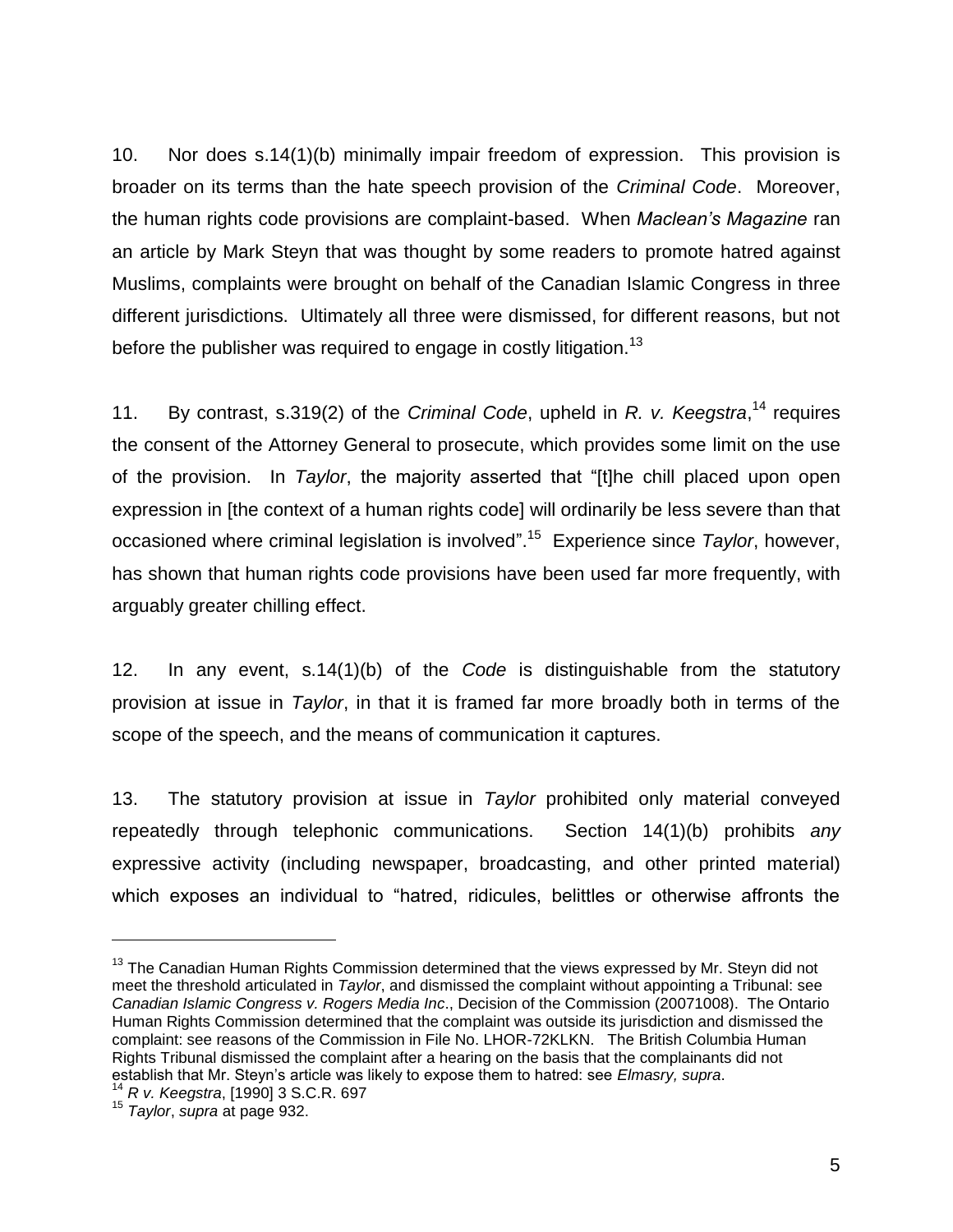dignity of any person or class of persons on the basis of a prohibited ground." Further, communication must be "conveyed repeatedly" to engage s. 13 of the *CHRA*, a point relied upon by the majority in *Taylor*.<sup>16</sup> Section 14(1)(b) of the *Code* contains no such requirement and potentially captures one single expression of the nature broadly described above. The CCLA submits that this is not minimally impairing and therefore not a reasonable limit on freedom of expression.

14. While some of the statements contained in the impugned flyers amount to statements of purported fact, the *Code* does not permit Mr. Whatcott to raise truth, or the sincerity or reasonableness of his belief, as a defence.<sup>17</sup> The CCLA submits that the exclusion of these defences from s.14(1)(b) further increases the degree of infringement of freedom of expression.<sup>18</sup>

15. The chilling effect of s.14(1)(b) is exacerbated by the remedial provisions of the *Code* which permit the Tribunal to make an order that the respondent pay compensation, up to \$10,000, where they have either willfully or recklessly contravened the *Code*, or where the person injured by the contravention has suffered with respect to feeling, dignity, or self-respect as a result of the contravention.<sup>19</sup> Therefore, the *Code* permits an order of compensation solely on the basis of the subjective effect of the expressive activity, without regard to the intention of the author, or their sincere belief in the content of the expression.

16. The CCLA recognizes that polemical expression on the morality of sexual practices may be deeply offensive to gays and lesbians. The CCLA rejects the Respondent's argument that there is a clear distinction between expression which criticizes the sexual practices of gays and lesbians, and expression which criticizes the LGBT community or individuals. The CCLA accepts that individual sexual practices are

<sup>16</sup> *Taylor*, *supra* at page 938.

<sup>&</sup>lt;sup>17</sup> The CCLA does not suggest that there is any basis for believing that these statements of purported fact are either true or reasonable. Rather, the issue is that the provision does not permit such defences to be raised.

<sup>18</sup> See dissent of McLachlin J. in *Taylor, supra*, at pages 966-968.

<sup>19</sup> *Code, supra*, at s. 31.4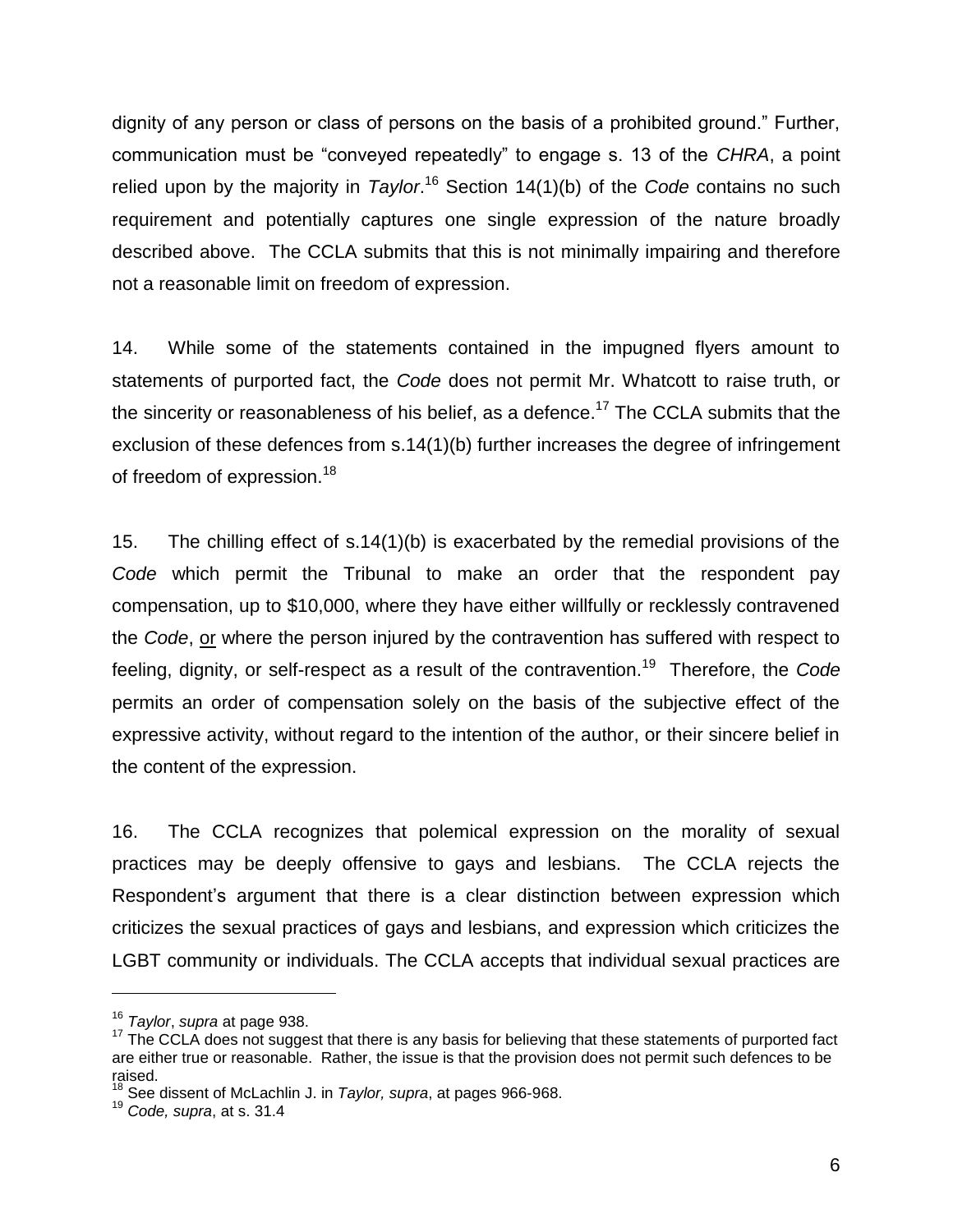frequently an integral component of one's identity. Nevertheless, the CCLA notes that matters of sexuality have long been a subject of debate and opinion. Not just religious texts, but also countless works of literature, historical documents, court decisions, and the like would reflect formerly prevalent views that such sexual practices are "sinful", often in confronting terms. Likewise, cohabitation between unmarried heterosexuals ("living in sin") has in past attracted strong moral disapprobation. If Whatcott's flyers are hate speech, what becomes of these forms of expression?

17. Finally, the CCLA rejects the Appellant's contention that a less exacting s.1 standard is appropriate in the circumstances of this case on the basis that the expression at issue is said to lie far from the core values that freedom of expression is designed to protect. In light of the subjectivity inherent in the process of characterizing some expression as "hateful", expression may be caught which goes to the very core of s.2(b). Voicing an opinion on a question of morality and/or public policy, even in terms considered polemical or offensive, is crucial in a democratic society. The CCLA submits that the intrusion into freedom of expression outweighs any benefits that may be claimed for s.14(1)(b). This provision is not a reasonable limit that is demonstrably justified in a free and democratic society.

### **C. Section 14(1)(b) Infringes Freedom of Religion**

 $\overline{a}$ 

18. The sincerity of Mr. Whatcott's belief in the content of his expression appears to be largely grounded in his personal religious beliefs and convictions. In that respect, Mr. Whatcott's expressive activity also engages his freedom of religion as guaranteed by s. 2(a) of the *Charter*. The inability to raise sincere religious beliefs and convictions in response to a complaint under s.14(1)(b) of the *Code* infringes freedom of religion.

19. Contrary to the Appellant's position, the right to express and disseminate religious beliefs is a fundamental aspect of freedom of religion, which received legal recognition long before the *Charter*.<sup>20</sup> The Appellant argues that s.2(a) does not extend

<sup>20</sup> See e.g. *Boucher v. The King*, [1951] S.C.R. 265, at page 288; and *Saumur v. City of Québec*, [1952] 2 S.C.R. 420 at page 342, and generally the reasons of Justices Rand, Kellock, Estey, Locke, and Kerwin.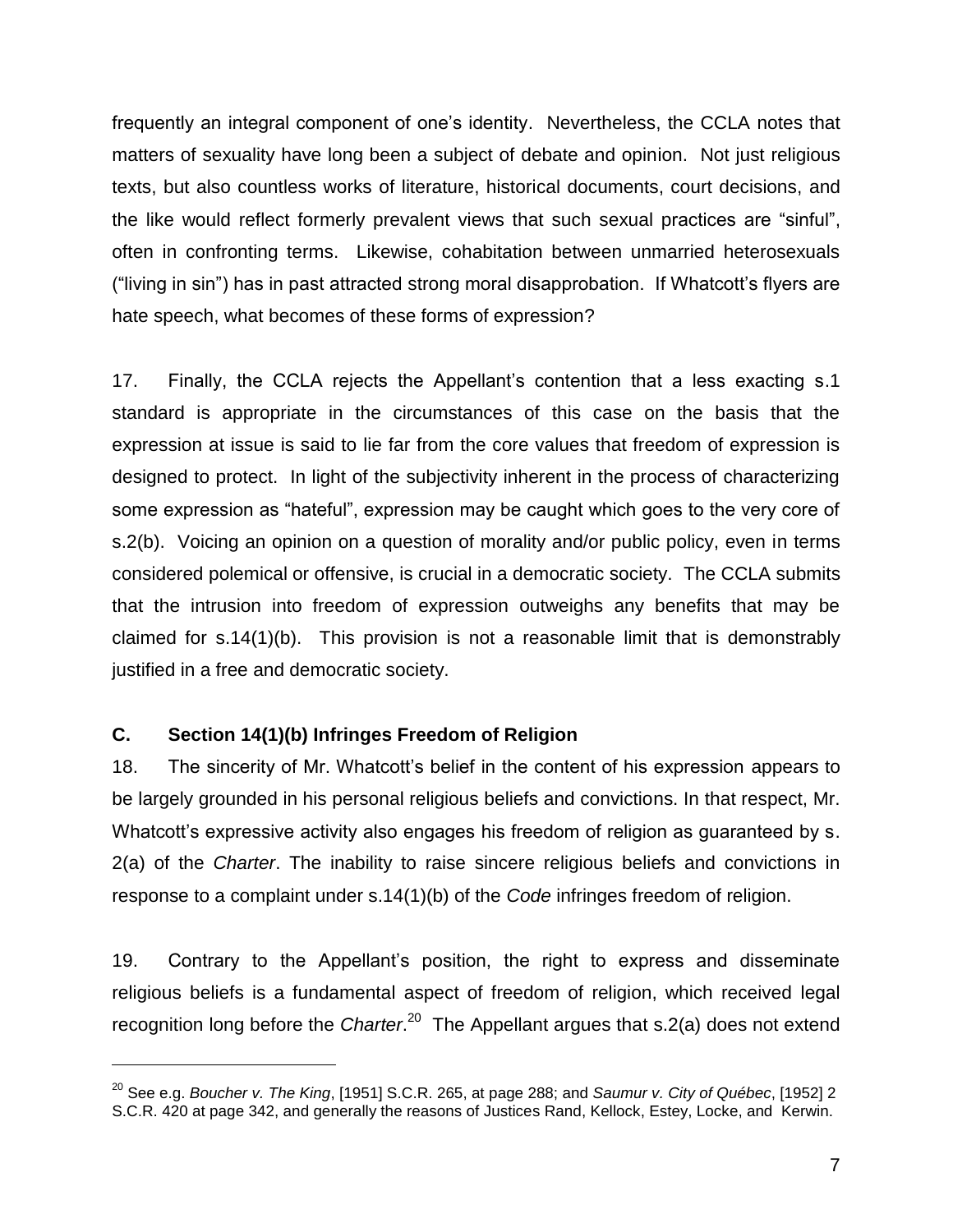to "publication of hateful religious beliefs". However, some might argue that certain statements of moral disapprobation in the Bible and other religious texts are "hateful", as discussed in *Owens v. Saskatchewan*. 21 The CCLA submits that this Court should avoid evaluating religious beliefs to attempt to separate them into "hateful" and "nonhateful" categories, for the purposes of determining whether they are protected under s.2(a). Limiting the right to express beliefs should be justified, if at all, under s.1.

### **D. The Infringement is Not Justified Under s.1**

20. For the reasons given above under freedom of expression, the infringement of freedom of religion is also not demonstrably justified in a free and democratic society under s.1 in this context. Contrary to the Appellant's position, the CCLA would distinguish between *acting* on religious beliefs so as to harm or infringe the rights of others, and *expressing* a religious belief. Limiting the expression of beliefs should require a more stringent justification.

### **E. In Context, s.14(1)(b) Was Not Contravened**

 $\overline{a}$ 

21. In the alternative, the CCLA takes the position that a contextual consideration of the impugned expressive activity is a necessary component of a proper *Taylor* analysis. The CCLA submits that the Court of Appeal was correct in assessing the underlying context of Mr. Whatcott's messages, and that it properly applied *Taylor* to find that the expression did not contravene s.14(1)(b).

22. A proper application of the *Taylor* analysis always requires consideration of the context of the expressive activity in order to balance the countervailing rights otherwise enunciated in both the *Charter* and the *Code*.

<sup>&</sup>lt;sup>21</sup> Owens considered a passage from Leviticus that was translated as follows: "If a man lies with a man as one lies with a woman, both of them have done what is detestable. They must be put to death; their blood will be on their own heads.": para. 7.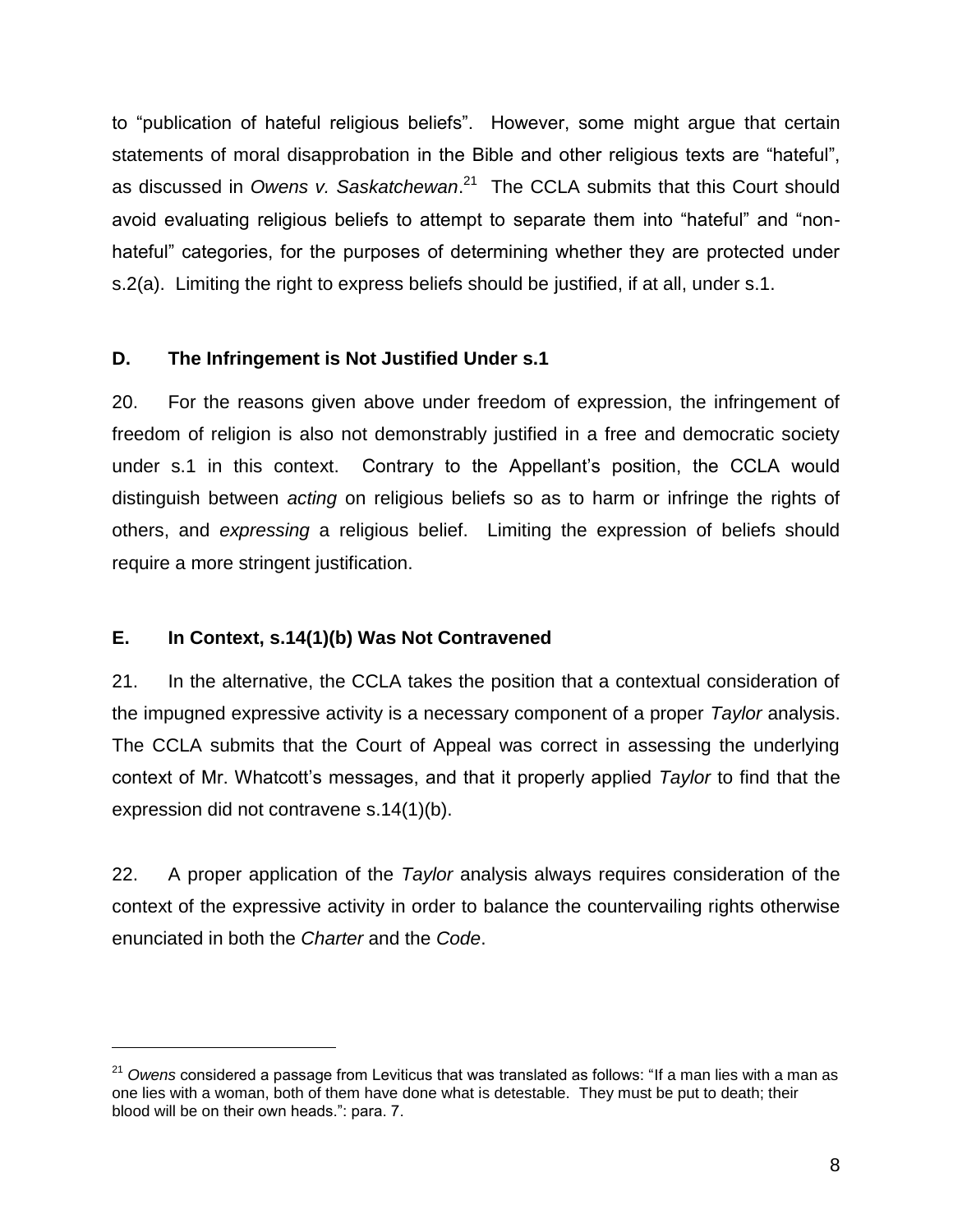23. The messages contained in Mr. Whatcott's flyers are confrontational and extreme, and indeed the CCLA repudiates the content of Mr. Whatcott's expression. However, debate concerning norms of behaviour, and comment on the morality of the behaviour of others, are fundamental to democracy. Polemical expression has a role to play in such debate. $22$ 

24. Similarly, debate concerning the manner in which children in the public school system are exposed to messages about sexual identity and sexuality is inherently controversial. Participation in debates on issues of public importance must generally be protected, and is fundamental to our notions of democracy.

25. Where the objective purpose of the expressive activity is participation in public debate concerning norms of behaviour, prevailing views of morality, and public education (ie. participation in the marketplace of ideas), prohibiting the communication strikes at the very heart of the core values protected by the *Charter* guarantee of freedom of expression. An objective examination of expression requires a consideration of the messages in context, including the context in which they are disseminated. This is distinct from consideration of the subjective intent of the author, and is required to engage in a proper balancing of the freedom of expression as against countervailing interests.<sup>23</sup>

26. The CCLA submits that the second component of the *Taylor* analysis is not a contextual assessment of whether the expression is likely to cause hate,<sup>24</sup> but whether limiting the expression is a justifiable limit (and therefore constitutional) in the specific factual context.

<sup>23</sup> *Taylor, supra*, at pages 921-922; see also *Owens, supra* at para. 63; *Elmasry, supra*, at paras. 83, 150

<sup>22</sup> See e.g. *WIC Radio Ltd. v. Simpson*, [2008] 2 S.C.R. 420, at para. 49, confirming that the defence of fair comment in defamation law protects "obstinate, or foolish, or offensive statements of opinion, or inference, or judgment".

 $24$  cf. Factum of the Appellant, paragraph 54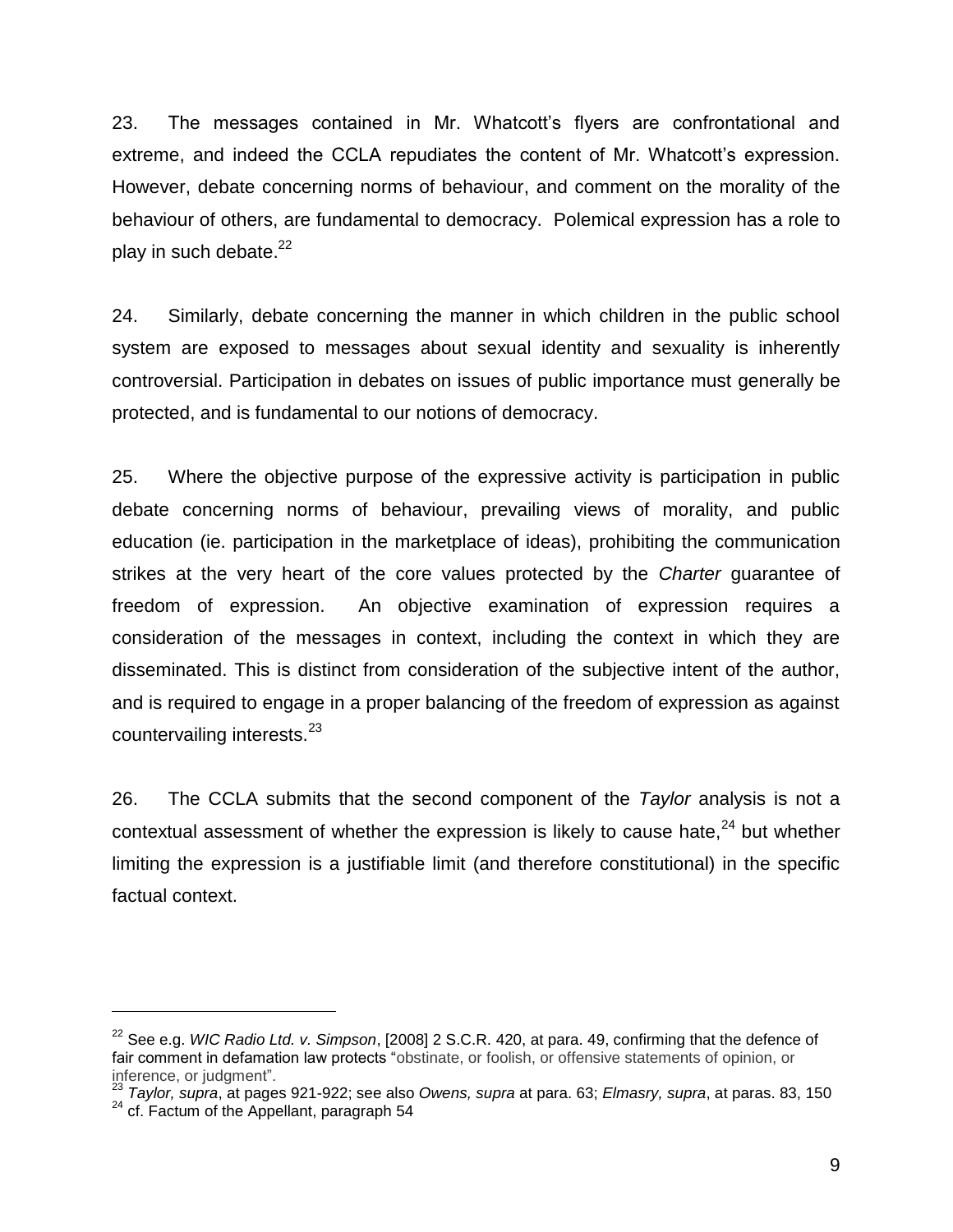27. The *Code*, and other human rights statutes, must be interpreted in a manner which is consistent with the *Charter*.<sup>25</sup> A contextual analysis, as engaged in by the Court of Appeal, is necessary in each case to ensure that the application of a particular restriction remains consistent with the demonstrably justified limit.

## **PART IV - COSTS**

28. The CCLA does not to seek costs and asks that no costs be awarded against it.

## **PART V - ORDER SOUGHT**

29. The CCLA respectfully submits that the appeal should be dismissed, on the grounds that s.14(1)(b) is unconstitutional, or alternatively on the grounds that the Court below properly applied *Taylor*. The CCLA requests that it be permitted to present oral argument in support of its submissions.

## **ALL OF WHICH IS RESPECTFULLY SUBMITTED.**

Dated at Toronto , Ontario, this 5th day of August, 2011

Andrew K. Lokan

Jodi Martin

**Paliare Roland Rosenberg Rothstein LLP** Barristers & Solicitors Suite 501, 250 University Avenue Toronto, Ontario M5H 3E5

Solicitors for the Intervener, Canadian Civil Liberties Association

795964\_2**.**DOC

<sup>25</sup> *R. v. Zundel (No. 2)*, [1992] 2 S.C.R. 731 at p. 771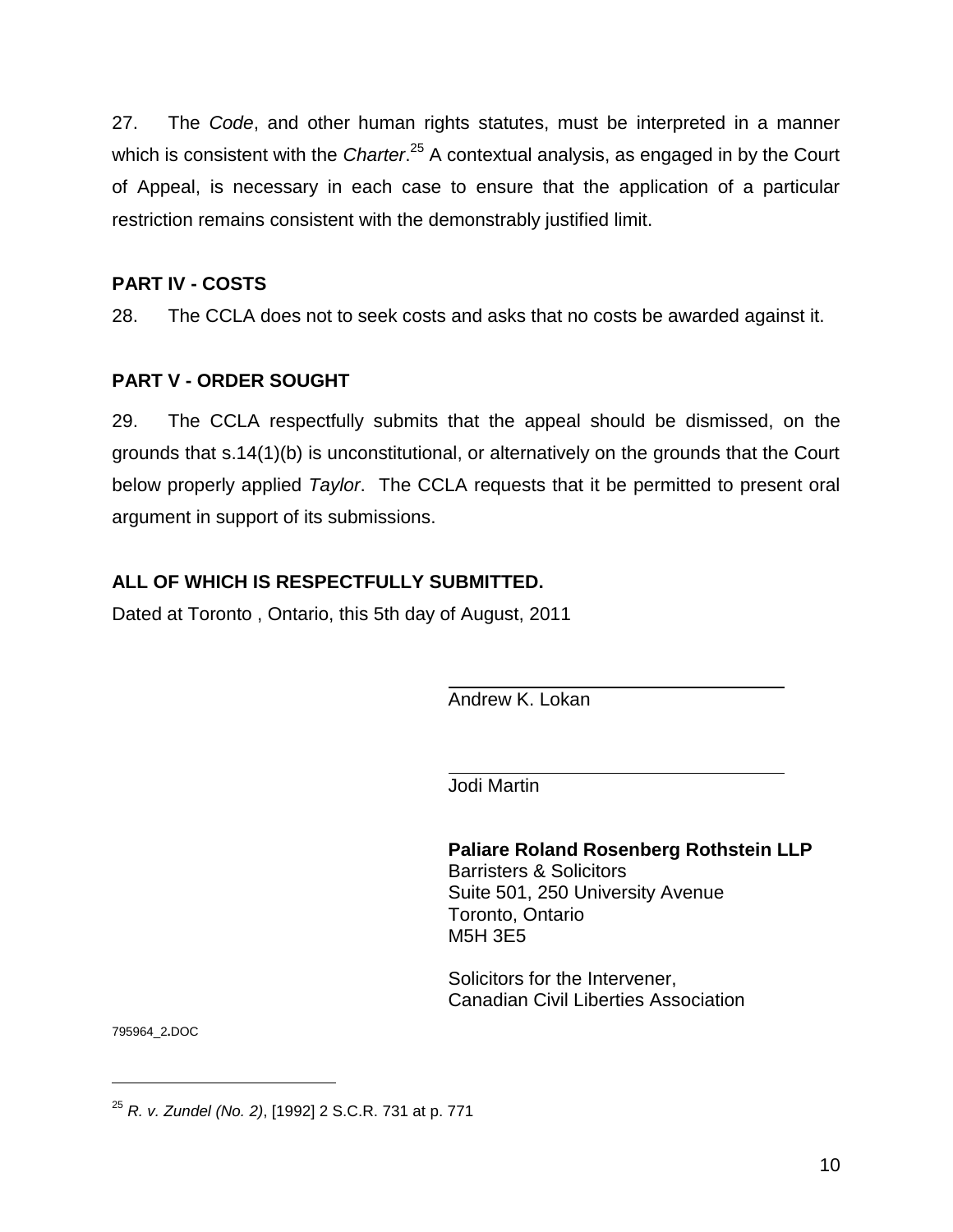## **PART VI - TABLE OF AUTHORITIES**

| <b>Cases</b>                                                                                        | Paragraph(s)               |
|-----------------------------------------------------------------------------------------------------|----------------------------|
| Boucher v. The King, [1951] S.C.R. 265                                                              | 19                         |
| Canada (Human Rights Commission) v. Taylor, [1990] 3 S.C.R. 892                                     | 1, 7, 8, 11,<br>13, 14, 26 |
| Canadian Islamic Congress v. Rogers Media Inc., Decision of the<br>Canadian Human Rights Commission | 10                         |
| Elmasry et al. v. Rogers Publishing Limited et al., 2008 BCHRT 378<br>(CanLII)                      | 2,9                        |
| Little Sisters Book Shop and Art Emporium v. Canada (Attorney<br>General), [2000] 2 S.C.R. 1120     | 3                          |
| Lund v. Boissoin and The Concerned Christian Coalition Inc., 2009<br>(CanLII)<br>ABQB 592           | 2, 9                       |
| Ontario Human Rights Commission Reasons in File No. LHOR-72KLKN                                     | 10                         |
| Owens v. Saskatchewan, 2006 SKCA 41 (CanLII)                                                        | 2, 9, 19                   |
| R. v. Glad Day Bookshop Inc., [2004] O.J. No. 1766 (Ont. Sup. Ct. Jus.)                             | 3                          |
| R. v. Keegstra, [1990] 3 S.C.R. 697                                                                 | 11                         |
| R. v. Zundel (No. 2), [1992] 2 S.C.R. 731                                                           | 28                         |
| Saumur v. City of Quebec, [1952] 2 S.C.R. 299                                                       | 19                         |
| Warman v. Lemire, 2009 CHRT 26                                                                      | 2, 9                       |

*WIC Radio Ltd. v. Simpson*, [2008] 2 S.C.R. 420

### **Articles**

Moon, Professor Richard*, Report to the Canadian Human Rights Commission Concerning Section 13 of the Canadian Human Rights Act and the Regulation of Hate Speech on the Internet*, October 2008

9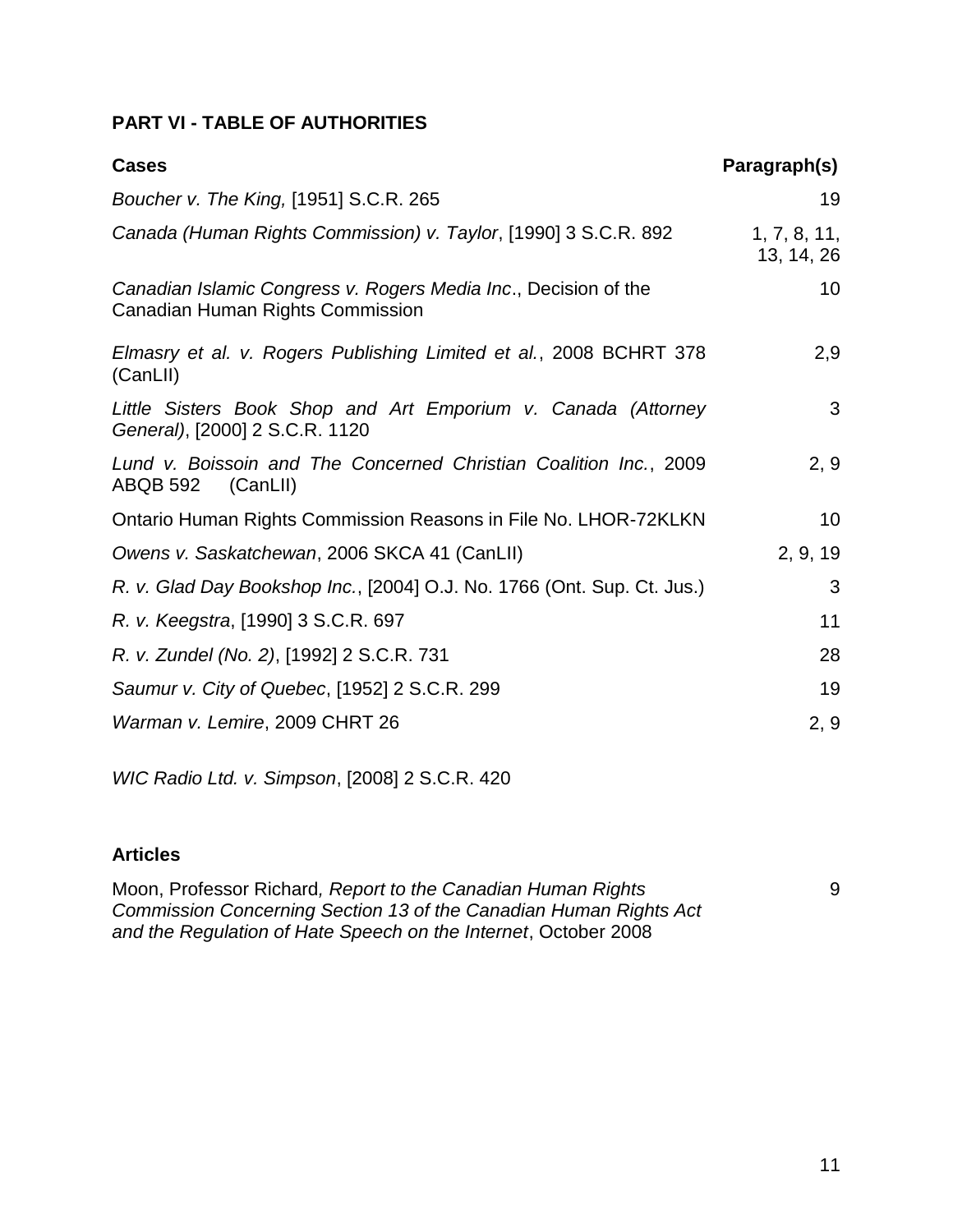# **PART VII- STATUTORY AUTHORITIES**

| <b>Constitution Act, 1982, Schedule B</b>                                                                                                                                                                                                                                                                                                                                                                                                                                                        | Loi Constitutionelle de 1982,<br><b>Annexe B</b>                                                                                                                                                                                                                                                                                                                                                                                                                                                 |
|--------------------------------------------------------------------------------------------------------------------------------------------------------------------------------------------------------------------------------------------------------------------------------------------------------------------------------------------------------------------------------------------------------------------------------------------------------------------------------------------------|--------------------------------------------------------------------------------------------------------------------------------------------------------------------------------------------------------------------------------------------------------------------------------------------------------------------------------------------------------------------------------------------------------------------------------------------------------------------------------------------------|
|                                                                                                                                                                                                                                                                                                                                                                                                                                                                                                  |                                                                                                                                                                                                                                                                                                                                                                                                                                                                                                  |
| 1. Guarantee of Rights and Freedoms                                                                                                                                                                                                                                                                                                                                                                                                                                                              | 1. Garantie des droits at libertés                                                                                                                                                                                                                                                                                                                                                                                                                                                               |
| The Canadian Charter of Rights and Freedoms<br>guarantees the rights and freedoms set out in it<br>subject only to such reasonable limits<br>prescribed by law as can be demonstrably<br>justified in a free and democratic society.                                                                                                                                                                                                                                                             | La Charte canadienne des droits et libertés<br>garantit les droits et libertés qui y sont<br>énoncés. Ils ne peuvent être restreints que par<br>une règle de droit, dans des limites qui soient<br>raisonnables et dont la justification puisse se<br>démontrer dans le cadre d'une société libre et<br>démocratique.                                                                                                                                                                            |
| 2. Fundamental Freedoms                                                                                                                                                                                                                                                                                                                                                                                                                                                                          | 2. Libertés fondamentales                                                                                                                                                                                                                                                                                                                                                                                                                                                                        |
| Everyone has the following fundamental<br>freedoms:                                                                                                                                                                                                                                                                                                                                                                                                                                              | Chacun a les libertés fondamentales suivantes                                                                                                                                                                                                                                                                                                                                                                                                                                                    |
| (a) freedom of conscience and<br>religion;                                                                                                                                                                                                                                                                                                                                                                                                                                                       | a) liberté de conscience et de religion;                                                                                                                                                                                                                                                                                                                                                                                                                                                         |
| (b) freedom of thought, belief, opinion<br>and expression, including freedom<br>of the press and other media of<br>communication;                                                                                                                                                                                                                                                                                                                                                                | b) liberté de pensée, de croyance, d'opinion et<br>d'expression, y compris la liberté de la<br>presse et des autres moyens de<br>communication;                                                                                                                                                                                                                                                                                                                                                  |
| (c) freedom of peaceful assembly;<br>and                                                                                                                                                                                                                                                                                                                                                                                                                                                         | c) liberté de réunion pacifique;                                                                                                                                                                                                                                                                                                                                                                                                                                                                 |
| (d) freedom of association.                                                                                                                                                                                                                                                                                                                                                                                                                                                                      | d) liberté d'association.                                                                                                                                                                                                                                                                                                                                                                                                                                                                        |
| Canadian Human Rights Act, H-6 (as<br>amended)                                                                                                                                                                                                                                                                                                                                                                                                                                                   | Loi canadienne sur les droits de la<br>personne, H-6                                                                                                                                                                                                                                                                                                                                                                                                                                             |
| Hate messages                                                                                                                                                                                                                                                                                                                                                                                                                                                                                    | Propaganda haineuse                                                                                                                                                                                                                                                                                                                                                                                                                                                                              |
| 13. (1) It is a discriminatory practice for a<br>person or a group of persons acting in concert<br>to communicate telephonically or to cause to<br>be so communicated, repeatedly, in whole or in<br>part by means of the facilities of a<br>telecommunication undertaking within the<br>legislative authority of Parliament, any matter<br>that is likely to expose a person or persons to<br>hatred or contempt by reason of the fact that<br>that person or those persons are identifiable on | 13. (1) Constitue un acte discriminatoire le fait,<br>pour une personne ou un groupe de personnes<br>agissant d'un commun accord, d'utiliser ou de<br>faire utiliser un téléphone de façon répétée en<br>recourant ou en faisant recourir aux services<br>d'une entreprise de télécommunication relevant<br>de la compétence du Parlement pour aborder<br>ou faire aborder des questions susceptibles<br>d'exposer à la haine ou au mépris des<br>personnes appartenant à un groupe identifiable |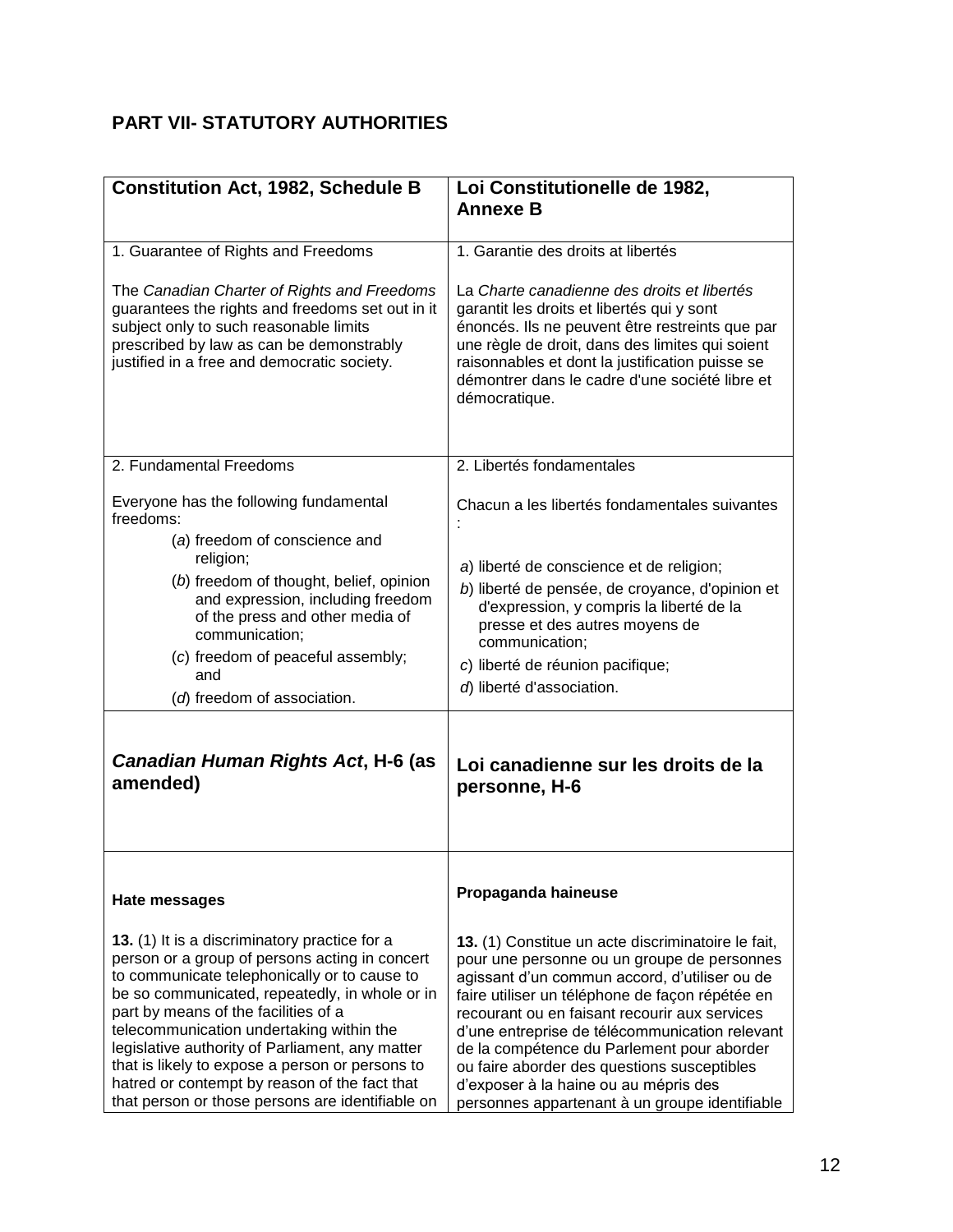| the basis of a prohibited ground of<br>discrimination.                                                                                                                                                                                                                                                                                                                                                                                                                                                                                                                                                                                                                                                                                         | sur la base des critères énoncés à l'article 3.                                                                                                                                                                                                                                                                                                                                         |  |
|------------------------------------------------------------------------------------------------------------------------------------------------------------------------------------------------------------------------------------------------------------------------------------------------------------------------------------------------------------------------------------------------------------------------------------------------------------------------------------------------------------------------------------------------------------------------------------------------------------------------------------------------------------------------------------------------------------------------------------------------|-----------------------------------------------------------------------------------------------------------------------------------------------------------------------------------------------------------------------------------------------------------------------------------------------------------------------------------------------------------------------------------------|--|
| Interpretation                                                                                                                                                                                                                                                                                                                                                                                                                                                                                                                                                                                                                                                                                                                                 | Interprétation                                                                                                                                                                                                                                                                                                                                                                          |  |
| (2) For greater certainty, subsection (1) applies<br>in respect of a matter that is communicated by<br>means of a computer or a group of<br>interconnected or related computers, including<br>the Internet, or any similar means of<br>communication, but does not apply in respect<br>of a matter that is communicated in whole or in<br>part by means of the facilities of a broadcasting<br>undertaking.                                                                                                                                                                                                                                                                                                                                    | (2) Il demeure entendu que le paragraphe (1)<br>s'applique à l'utilisation d'un ordinateur, d'un<br>ensemble d'ordinateurs connectés ou reliés les<br>uns aux autres, notamment d'Internet, ou de<br>tout autre moyen de communication semblable<br>mais qu'il ne s'applique pas dans les cas où les<br>services d'une entreprise de radiodiffusion sont<br>utilisés.<br>Interprétation |  |
| Interpretation                                                                                                                                                                                                                                                                                                                                                                                                                                                                                                                                                                                                                                                                                                                                 | (3) Pour l'application du présent article, le                                                                                                                                                                                                                                                                                                                                           |  |
| (3) For the purposes of this section, no owner<br>or operator of a telecommunication undertaking<br>communicates or causes to be communicated<br>any matter described in subsection (1) by<br>facilities<br>of<br>only<br>that<br>the<br>reason<br>a<br>undertaking<br>telecommunication<br>owned<br>or<br>operated by that person are used by other<br>persons for the transmission of that matter.                                                                                                                                                                                                                                                                                                                                           | propriétaire ou exploitant d'une entreprise de<br>télécommunication ne commet pas un acte<br>discriminatoire du seul fait que des tiers ont<br>utilisé ses installations pour aborder des<br>questions visées au paragraphe (1).                                                                                                                                                        |  |
|                                                                                                                                                                                                                                                                                                                                                                                                                                                                                                                                                                                                                                                                                                                                                |                                                                                                                                                                                                                                                                                                                                                                                         |  |
| Saskatchewan Human Rights Code, c. S-24.1                                                                                                                                                                                                                                                                                                                                                                                                                                                                                                                                                                                                                                                                                                      |                                                                                                                                                                                                                                                                                                                                                                                         |  |
| Right to freedom of conscience                                                                                                                                                                                                                                                                                                                                                                                                                                                                                                                                                                                                                                                                                                                 |                                                                                                                                                                                                                                                                                                                                                                                         |  |
| 4 Every person and every class of persons shall enjoy the right to freedom of<br>conscience, opinion and belief and freedom of religious association, teaching,<br>practice and worship.                                                                                                                                                                                                                                                                                                                                                                                                                                                                                                                                                       |                                                                                                                                                                                                                                                                                                                                                                                         |  |
| Right to free expression                                                                                                                                                                                                                                                                                                                                                                                                                                                                                                                                                                                                                                                                                                                       |                                                                                                                                                                                                                                                                                                                                                                                         |  |
| 5 Every person and every class of persons shall, under the law, enjoy the right to<br>freedom of expression through all means of communication, including, without<br>limiting the generality of the foregoing, the arts, speech, the press or radio,<br>television or any other broadcasting device.                                                                                                                                                                                                                                                                                                                                                                                                                                          |                                                                                                                                                                                                                                                                                                                                                                                         |  |
| Prohibitions against publications                                                                                                                                                                                                                                                                                                                                                                                                                                                                                                                                                                                                                                                                                                              |                                                                                                                                                                                                                                                                                                                                                                                         |  |
| 14(1) No person shall publish or display, or cause or permit to be published or<br>displayed, on any lands or premises or in a newspaper, through a television or radio<br>broadcasting station or any other broadcasting device, or in any printed matter or<br>publication or by means of any other medium that the person owns, controls,<br>distributes or sells, any representation, including any notice, sign, symbol, emblem,<br>article, statement or other representation:<br>(a) tending or likely to tend to deprive, abridge or otherwise restrict the<br>enjoyment by any person or class of persons, on the basis of a prohibited<br>ground, of any right to which that person or class of persons is entitled under<br>law; or |                                                                                                                                                                                                                                                                                                                                                                                         |  |